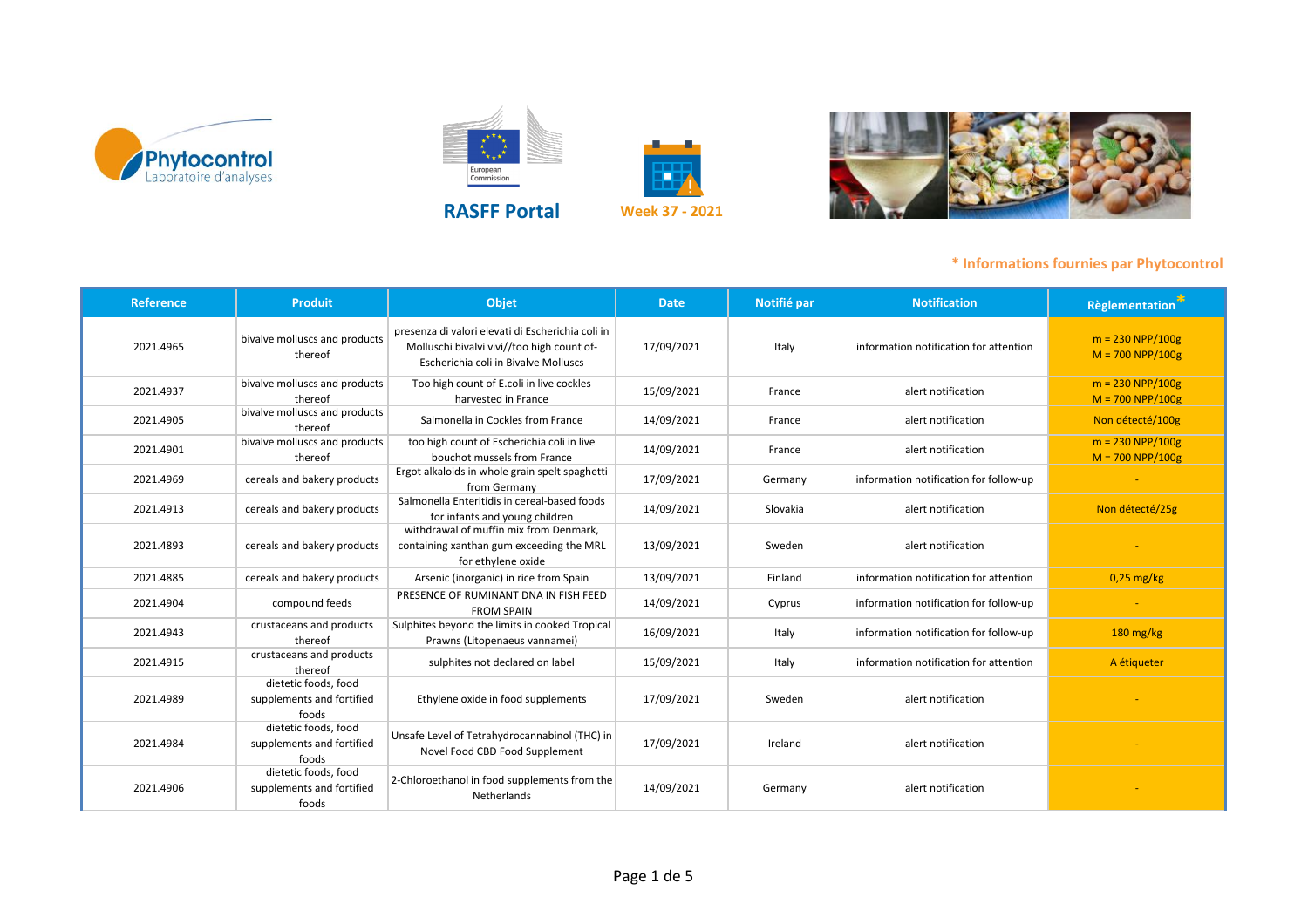





European<br>Commission







| <b>Reference</b> | <b>Produit</b>                                             | <b>Objet</b>                                                                               | <b>Date</b> | Notifié par     | <b>Notification</b>                    | Règlementation <sup>**</sup>     |
|------------------|------------------------------------------------------------|--------------------------------------------------------------------------------------------|-------------|-----------------|----------------------------------------|----------------------------------|
| 2021.4890        | dietetic foods, food<br>supplements and fortified<br>foods | Ethylenoxide in Food supplement recalled by<br>France                                      | 13/09/2021  | Belgium         | alert notification                     |                                  |
| 2021.4879        | eggs and egg products                                      | Salmonella group D in the eggs from Poland                                                 | 13/09/2021  | Poland          | alert notification                     | Non détecté/25g                  |
| 2021.4979        | feed materials                                             | Salmonella in soybean meal from Brazil                                                     | 17/09/2021  | Poland          | information notification for attention | Non détecté/25g                  |
| 2021.4964        | feed materials                                             | Salmonella spp. in rapeseed meal from<br>Germany                                           | 17/09/2021  | Germany         | information notification for follow-up | Non détecté/25g                  |
| 2021.4963        | feed materials                                             | Iodofenphos in barley from France                                                          | 17/09/2021  | Belgium         | information notification for follow-up | $0.01$ mg/kg                     |
| 2021.4940        | feed materials                                             | Salinomycin in complementary feed for<br>chickens from Belgium                             | 15/09/2021  | Belgium         | information notification for attention | $0.7$ mg/kg                      |
| 2021.4888        | feed materials                                             | Arsenic in equisetum arvense                                                               | 13/09/2021  | Belgium         | information notification for follow-up | 2 mg/kg                          |
| 2021.4887        | feed materials                                             | Salmonella spp. in rapeseed meal from<br>Germany                                           | 13/09/2021  | Germany         | information notification for follow-up | Non détecté/25g                  |
| 2021.4991        | fish and products thereof                                  | Listeria monocytogenes in salted mackerel<br>fillet from Latvia                            | 17/09/2021  | Lithuania       | information notification for attention | Non détecté/25g                  |
| 2021.4973        | fish and products thereof                                  | Mercury in swordfish from Sri Lanka                                                        | 17/09/2021  | Belgium         | information notification for attention | 1 mg/kg                          |
| 2021.4956        | fish and products thereof                                  | Mercury in frozen swordfish loins from South<br>Korea                                      | 16/09/2021  | Italy           | information notification for attention | 1 mg/kg                          |
| 2021.4897        | fish and products thereof                                  | Listeria monocytogenes in smoked salmon                                                    | 14/09/2021  | France          | information notification for attention | Non détecté/25g                  |
| 2021.4892        | fish and products thereof                                  | Superamento limite di piombo in cefalo// high<br>levels of lead in mullet                  | 13/09/2021  | Italy           | information notification for attention | $0,3$ mg/kg                      |
| 2021.4981        | fruits and vegetables                                      | Listeria Monocytogenes in Shimeji mushrooms                                                | 17/09/2021  | Belgium         | information notification for attention | Non détecté/25g                  |
| 2021.4976        | fruits and vegetables                                      | Unauthorised pesticide residue chlorpyriphos<br>in nashi pears from China, via Netherlands | 17/09/2021  | Finland         | alert notification                     | $0,01$ mg/kg                     |
| 2021.4960        | fruits and vegetables                                      | Hydrocianic acid in apricot kernels from<br>Turkey                                         | 17/09/2021  | <b>Bulgaria</b> | border rejection notification          | $20 \frac{\text{mg}}{\text{kg}}$ |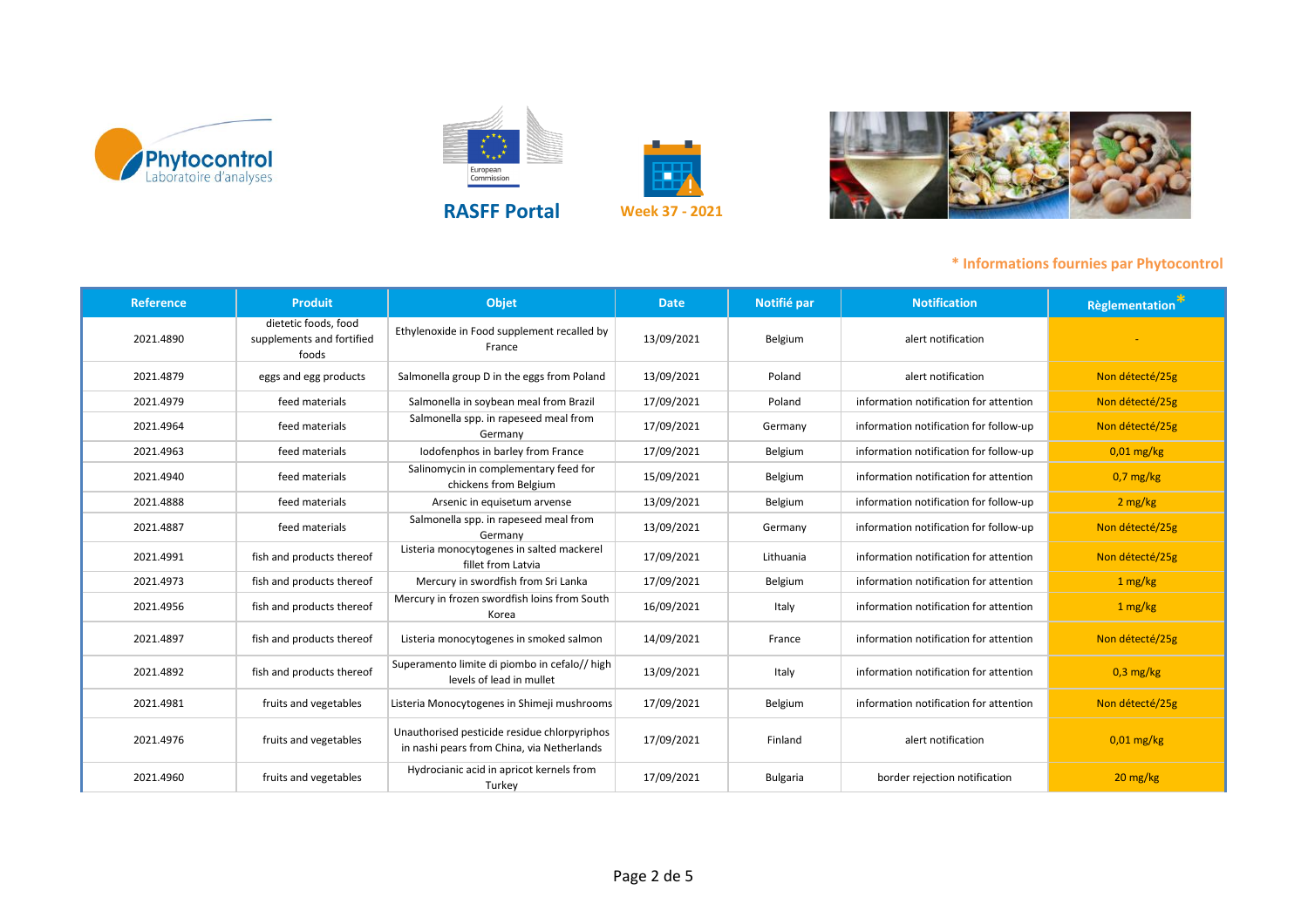



European<br>Commission



| <b>Reference</b> | <b>Produit</b>        | Objet                                                                                                                                                                                                                                                                      | <b>Date</b> | Notifié par | <b>Notification</b>                    | <b>Règlementation</b>                                                                  |
|------------------|-----------------------|----------------------------------------------------------------------------------------------------------------------------------------------------------------------------------------------------------------------------------------------------------------------------|-------------|-------------|----------------------------------------|----------------------------------------------------------------------------------------|
| 2021.4952        | fruits and vegetables | presenza di salmonella spp in frutta pretagliata<br>pronta al consumo- cocco a pezzi / S. Njala in<br>in pre-cut fruit ready to eat - coconut in pieces<br>from Ivory Coast                                                                                                | 16/09/2021  | Italy       | information notification for attention | Non détecté/25g                                                                        |
| 2021.4948        | fruits and vegetables | frozen raspberries from Ukraine contaminated<br>with mold                                                                                                                                                                                                                  | 16/09/2021  | Poland      | border rejection notification          |                                                                                        |
| 2021.4917        | fruits and vegetables | Tetramethrin in dried porcini mushrooms from<br>China                                                                                                                                                                                                                      | 15/09/2021  | Germany     | information notification for attention | 0,01 mg/kg sur frais                                                                   |
| 2021.4912        | fruits and vegetables | LIMAS FRESCAS, CITRUS LATIFOLIA-RESENCIA<br>SUSTANCIA NO AUTORIZADA COMO ADITIVO<br>(E385) EN AGENTE RECUBRIMIENTO-<br>COLOMBIA/FRESH LIMES. CITRUS LATIFOLIA-<br>RESENCIA SUBSTANCE UNAUTHORIZED AS<br>ADDITIVE (E385) IN COATING AGENT-<br>COLOMBIA                      | 14/09/2021  | Spain       | border rejection notification          | Non autorisé                                                                           |
| 2021.4903        | fruits and vegetables | Incorrect content packaging vegetable mix<br>(undeclared ribbed celery)                                                                                                                                                                                                    | 14/09/2021  | Netherlands | alert notification                     | à étiqueter                                                                            |
| 2021.4891        | fruits and vegetables | Exceedance of maximum limits for<br>monocrotophos in drumsticks (Moringa<br>oleifera) from India                                                                                                                                                                           | 13/09/2021  | Germany     | information notification for attention | $0.01$ mg/kg                                                                           |
| 2021.4886        | fruits and vegetables | pesticide (Buprofezin) above the limits                                                                                                                                                                                                                                    | 13/09/2021  | Italy       | border rejection notification          |                                                                                        |
| 2021.4884        | fruits and vegetables | Undeclared allergen (almond) in mixed pickles<br>from Turkey                                                                                                                                                                                                               | 13/09/2021  | Germany     | information notification for attention | à étiqueter                                                                            |
| 2021.4872        | fruits and vegetables | Pesticide residues in vine leaves from Turkey                                                                                                                                                                                                                              | 13/09/2021  | Germany     | information notification for follow-up | Nicotine = $0.01$ mg/kg<br>Métalaxyl = $0.01$ mg/kg<br>Dithiocarbamates = $0.05$ mg/kg |
| 2021.4982        | gastropods            | Presencia de carne de pollo en caldo como<br>lÃ-quido de cobertura procedente de paÃ-s no<br>autorizado-semiconservas de caracoles-<br>Marruecos/ Presence of chicken meat in broth<br>as a covering liquid from an unauthorized<br>country-semi-preserved snails- Morocco | 17/09/2021  | Spain       | border rejection notification          |                                                                                        |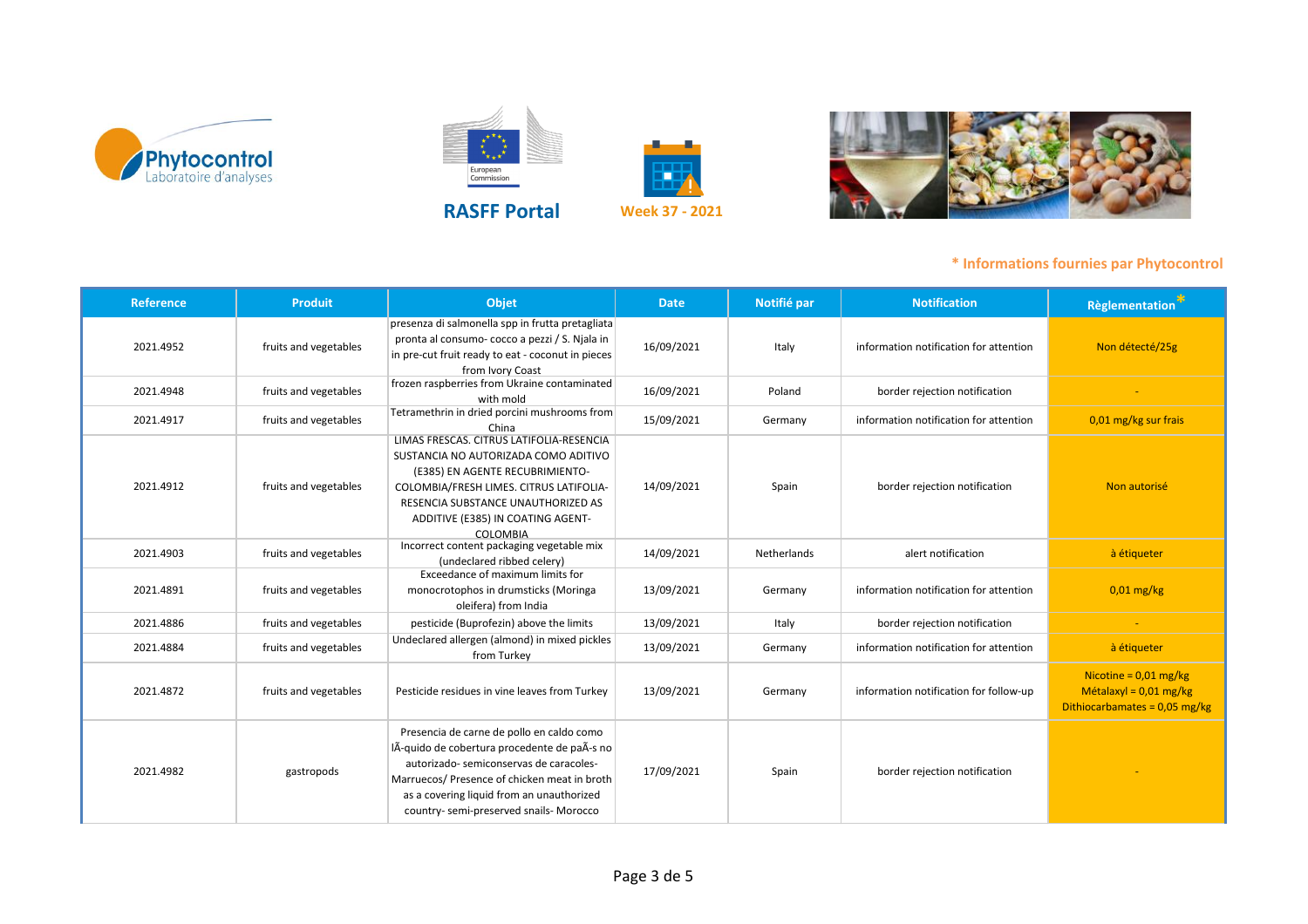











| <b>Reference</b> | <b>Produit</b>                                 | <b>Objet</b>                                                                                                                               | <b>Date</b> | Notifié par        | <b>Notification</b>                    | <b>Règlementation</b> *                               |
|------------------|------------------------------------------------|--------------------------------------------------------------------------------------------------------------------------------------------|-------------|--------------------|----------------------------------------|-------------------------------------------------------|
| 2021.4934        | herbs and spices                               | High level of Chlorpyrifos in all spice from<br>Germany                                                                                    | 15/09/2021  | Denmark            | alert notification                     | $0.01$ mg/kg                                          |
| 2021.4922        | herbs and spices                               | Salmonella Saintpaul and Salmonella<br>Abaetetuba in black pepper from Brazil                                                              | 15/09/2021  | Germany            | border rejection notification          | Non détecté/25g                                       |
| 2021.4871        | herbs and spices                               | Chlorpyrifos and chlorpyrifos-methyl in herbs<br>and spices                                                                                | 13/09/2021  | Belgium            | alert notification                     | 0,01 mg/kg<br>$0.01$ mg/kg                            |
| 2021.4986        | meat and meat products<br>(other than poultry) | STEC in bovine minced meat patty with raw<br>material from Denmark                                                                         | 17/09/2021  | Finland            | alert notification                     | Non détecté/25g                                       |
| 2021.4977        | meat and meat products<br>(other than poultry) | Shigatoxin-producing Escherichia coli in chilled<br>bovine meat from Uruguay                                                               | 17/09/2021  | Germany            | information notification for attention | Non détecté/25g                                       |
| 2021.4955        | meat and meat products<br>(other than poultry) | shigatoxin-producing Escherichia coli (stx2+<br>/25g) in frozen beef from Brazil                                                           | 16/09/2021  | <b>Netherlands</b> | information notification for follow-up | Non détecté/25g                                       |
| 2021.4896        | milk and milk products                         | deterioration of organoleptic characteristics in<br>coffee cream from France                                                               | 14/09/2021  | France             | alert notification                     |                                                       |
| 2021.4911        | non-alcoholic beverages                        | Too high content of E 210 - benzoic acid in<br>fruit flavoured soft drink from Syria                                                       | 14/09/2021  | Germany            | information notification for follow-up | $150$ mL/L                                            |
| 2021.4950        | nuts, nut products and seeds                   | Salmonella Singapore in Halva from Greece                                                                                                  | 16/09/2021  | Finland            | alert notification                     | Non détecté/25g                                       |
| 2021.4899        | nuts, nut products and seeds                   | aflatoxins in shelled hazelnuts from Georgia                                                                                               | 14/09/2021  | Italy              | border rejection notification          | $B1 = 5 \mu g/kg$<br>$\sqrt{\frac{2}{10}}$ > 10 µg/kg |
| 2021.4880        | nuts, nut products and seeds                   | aflatoxins in hazelnuts with and without shell<br>from Georgia                                                                             | 13/09/2021  | Italy              | border rejection notification          | $B1 = 5 \mu g/kg$<br>$\sqrt{\frac{2}{10}}$ > 10 µg/kg |
| 2021.4983        | other food product / mixed                     | unauthorized substance ethylene oxide in fruit<br>desserts from Germany                                                                    | 17/09/2021  | Germany            | alert notification                     |                                                       |
| 2021.4936        | other food product / mixed                     | Unauthorised substance ethylene oxide in raw<br>material Citrus sinensis extract from China<br>used in the manufacture of food supplements | 15/09/2021  | Spain              | alert notification                     |                                                       |
| 2021.4931        | other food product / mixed                     | Ã"XIDO DE ETILENO- Garcinia Cambogia al<br>60%- India/ETHYLENE OXIDE- Garcinia<br>Cambogia 60% - India                                     | 15/09/2021  | Spain              | border rejection notification          |                                                       |
| 2021.4928        | other food product / mixed                     | Listeria monocytogenes in cheese and baking<br>mix for pizza                                                                               | 15/09/2021  | Netherlands        | alert notification                     | Non détecté/25g                                       |